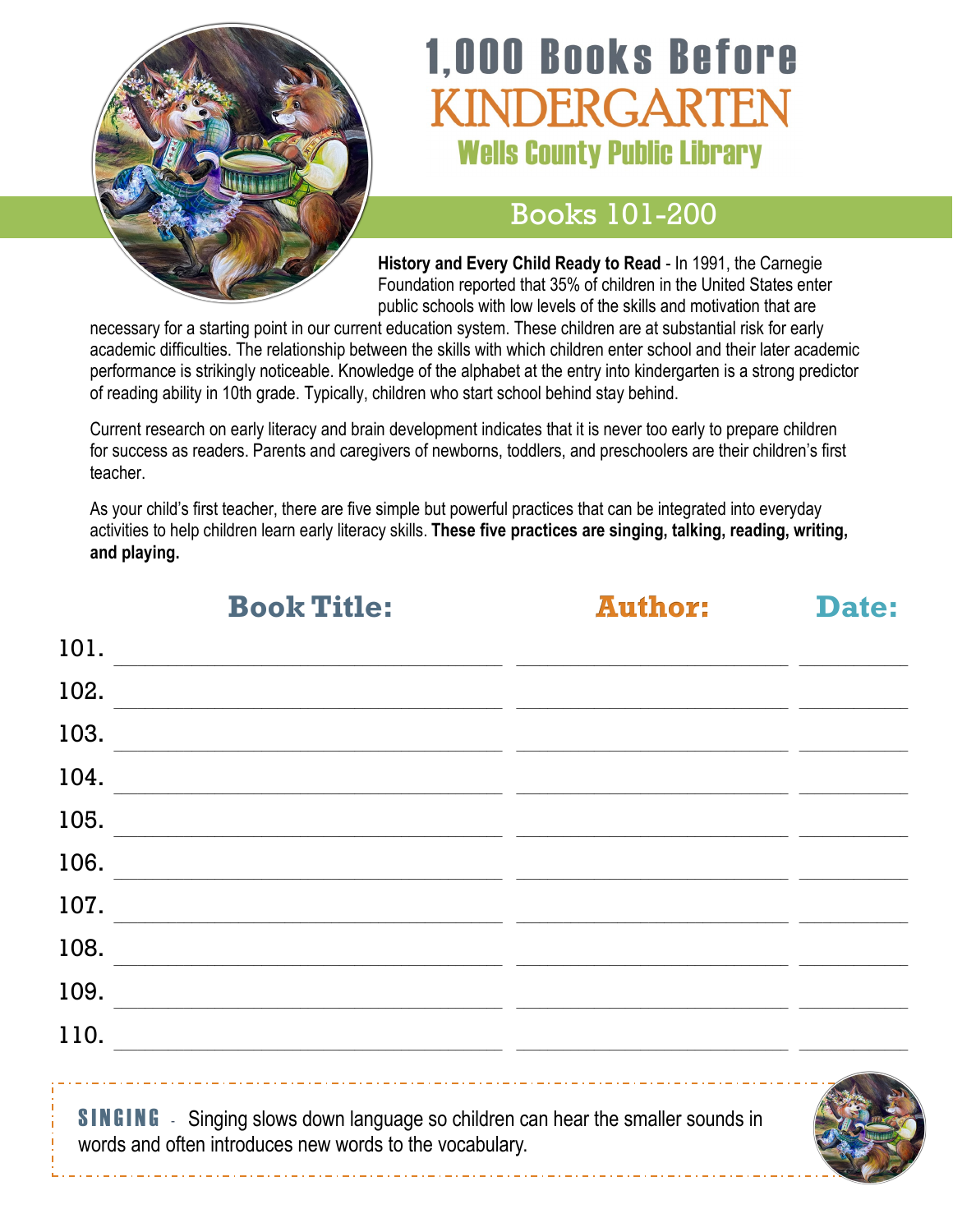**Author:** 

|--|

| 111.<br><u> 1989 - Johann John Stone, mars et al. 1989 - Anna ann an t-Amhain ann an t-Amhain ann an t-Amhain ann an t-A</u>                                                                                                          |  |
|---------------------------------------------------------------------------------------------------------------------------------------------------------------------------------------------------------------------------------------|--|
| 112.<br>the control of the control of the control of the control of the control of the control of the control of the control of the control of the control of the control of the control of the control of the control of the control |  |
| 113.                                                                                                                                                                                                                                  |  |
| 114.                                                                                                                                                                                                                                  |  |
| 115.                                                                                                                                                                                                                                  |  |
| 116.                                                                                                                                                                                                                                  |  |
| 117.                                                                                                                                                                                                                                  |  |
| 118.                                                                                                                                                                                                                                  |  |
| 119.                                                                                                                                                                                                                                  |  |
| 120.                                                                                                                                                                                                                                  |  |
| 121.                                                                                                                                                                                                                                  |  |
| 122.<br>the control of the control of the control of the control of the control of the control of                                                                                                                                     |  |
| 123.                                                                                                                                                                                                                                  |  |
| 124.<br><u> 1980 - Johann Barn, mars and de British Barn, mars and de British Barn, mars and de British Barn, mars and d</u>                                                                                                          |  |
| 125.                                                                                                                                                                                                                                  |  |
| 126.                                                                                                                                                                                                                                  |  |
| 127.                                                                                                                                                                                                                                  |  |
| 128.                                                                                                                                                                                                                                  |  |
| 129.                                                                                                                                                                                                                                  |  |
| 130.<br><u> 1980 - John Stein, amerikansk politik (* 1980)</u>                                                                                                                                                                        |  |
|                                                                                                                                                                                                                                       |  |

TALKING - Talking to children will help them understand what they read later.<br>Ask open-ended questions, tell and retell stories, and talk about lots of different concepts.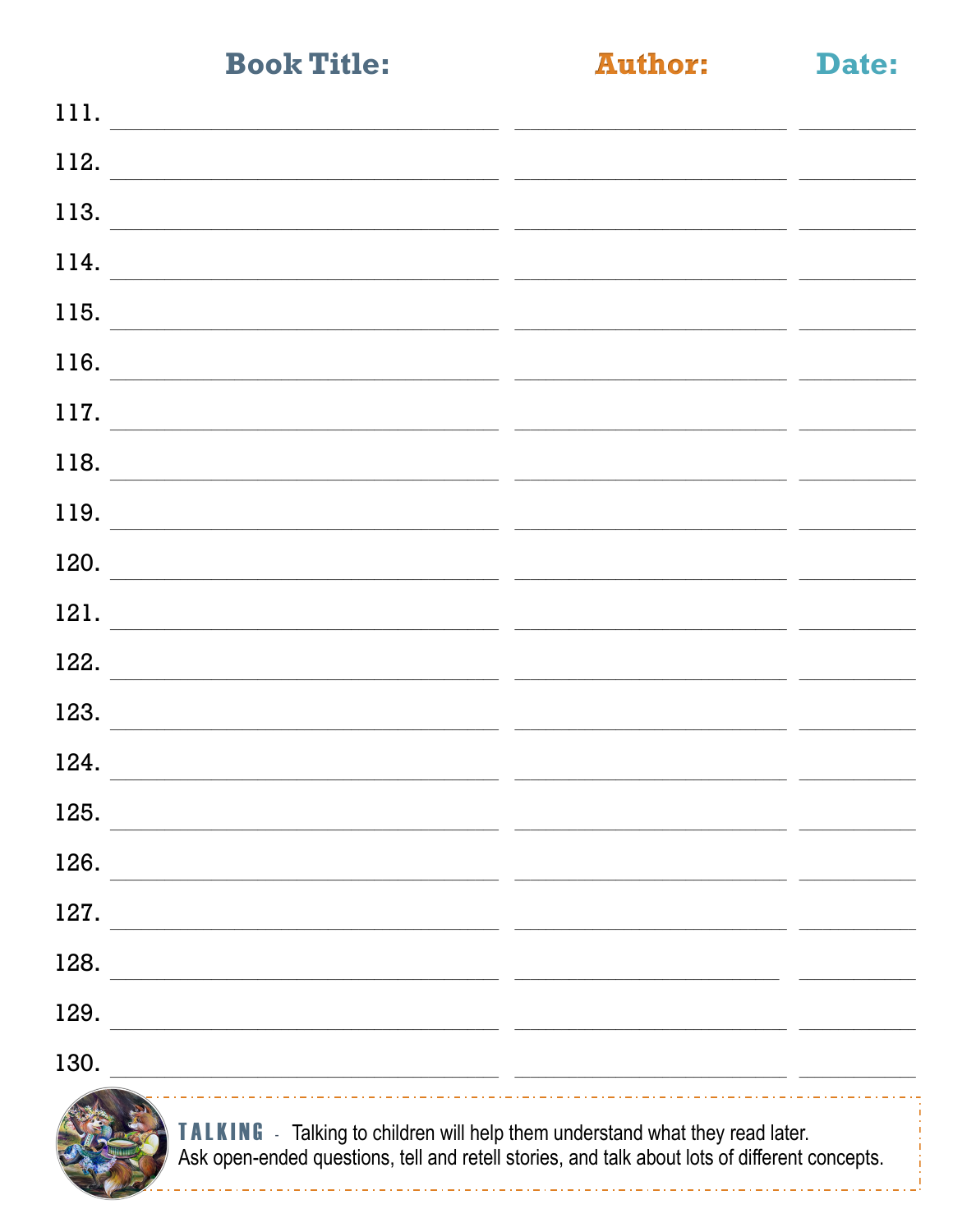**Author:** 

Date:

| 131.                                                                                                                          |                                                                                                                      |  |
|-------------------------------------------------------------------------------------------------------------------------------|----------------------------------------------------------------------------------------------------------------------|--|
| 132.                                                                                                                          |                                                                                                                      |  |
| 133.                                                                                                                          |                                                                                                                      |  |
| 134.                                                                                                                          |                                                                                                                      |  |
| 135.                                                                                                                          |                                                                                                                      |  |
| 136.                                                                                                                          |                                                                                                                      |  |
| 137.                                                                                                                          |                                                                                                                      |  |
| 138.                                                                                                                          |                                                                                                                      |  |
| 139.                                                                                                                          |                                                                                                                      |  |
| 140.                                                                                                                          |                                                                                                                      |  |
| 141.                                                                                                                          |                                                                                                                      |  |
| 142.                                                                                                                          |                                                                                                                      |  |
| 143.                                                                                                                          |                                                                                                                      |  |
| 144.                                                                                                                          |                                                                                                                      |  |
| 145.                                                                                                                          |                                                                                                                      |  |
| 146.                                                                                                                          |                                                                                                                      |  |
| 147.                                                                                                                          |                                                                                                                      |  |
| 148.                                                                                                                          |                                                                                                                      |  |
| 149.                                                                                                                          | <u> 1989 - Jan Samuel Barbara, margaret eta bat zen bat zen bat zen bat zen bat zen bat zen bat zen bat zen bat </u> |  |
| 150.<br><u> 1989 - Johann Harry Harry Harry Harry Harry Harry Harry Harry Harry Harry Harry Harry Harry Harry Harry Harry</u> |                                                                                                                      |  |
|                                                                                                                               | $\alpha$ and $\alpha$ and $\alpha$ and $\alpha$ and $\alpha$ and $\alpha$ and $\alpha$ and $\alpha$ and $\alpha$     |  |

**READING** - Shared reading or interactive reading is the single most important activity to help children get ready to read.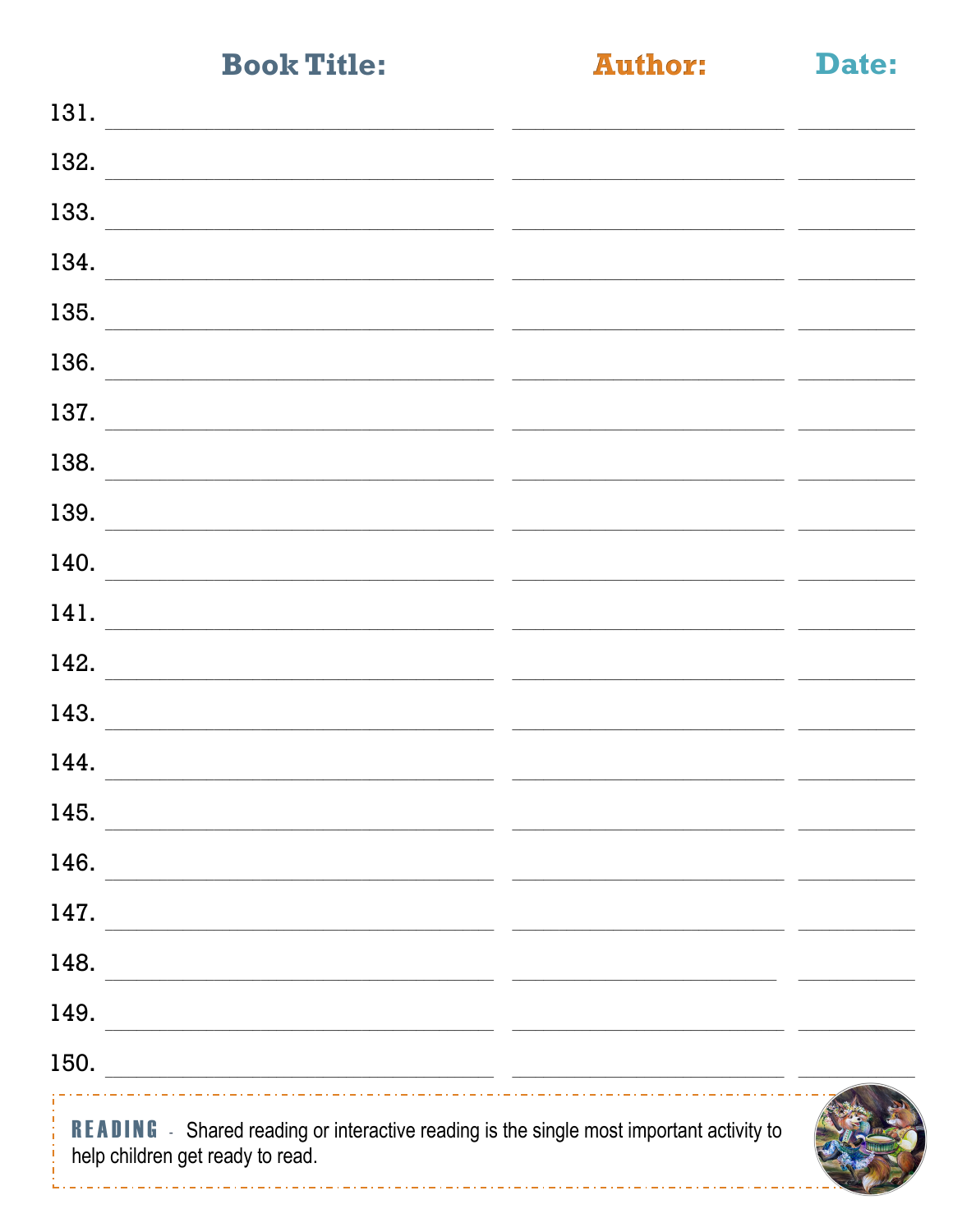**Author:** 

Date:

| 151. |                                                                                                                                                                                    |  |
|------|------------------------------------------------------------------------------------------------------------------------------------------------------------------------------------|--|
| 152. |                                                                                                                                                                                    |  |
| 153. |                                                                                                                                                                                    |  |
| 154. |                                                                                                                                                                                    |  |
| 155. |                                                                                                                                                                                    |  |
| 156. |                                                                                                                                                                                    |  |
| 157. |                                                                                                                                                                                    |  |
| 158. |                                                                                                                                                                                    |  |
| 159. |                                                                                                                                                                                    |  |
| 160. |                                                                                                                                                                                    |  |
| 161. |                                                                                                                                                                                    |  |
| 162. |                                                                                                                                                                                    |  |
| 163. |                                                                                                                                                                                    |  |
| 164. |                                                                                                                                                                                    |  |
| 165. |                                                                                                                                                                                    |  |
| 166. |                                                                                                                                                                                    |  |
| 167. |                                                                                                                                                                                    |  |
|      |                                                                                                                                                                                    |  |
| 168. |                                                                                                                                                                                    |  |
| 169. |                                                                                                                                                                                    |  |
| 170. |                                                                                                                                                                                    |  |
|      | <b>WRITING</b> - Reading and writing work together to represent spoken language.<br>When writing or drawing with children, it begins to develop their fine and gross motor skills. |  |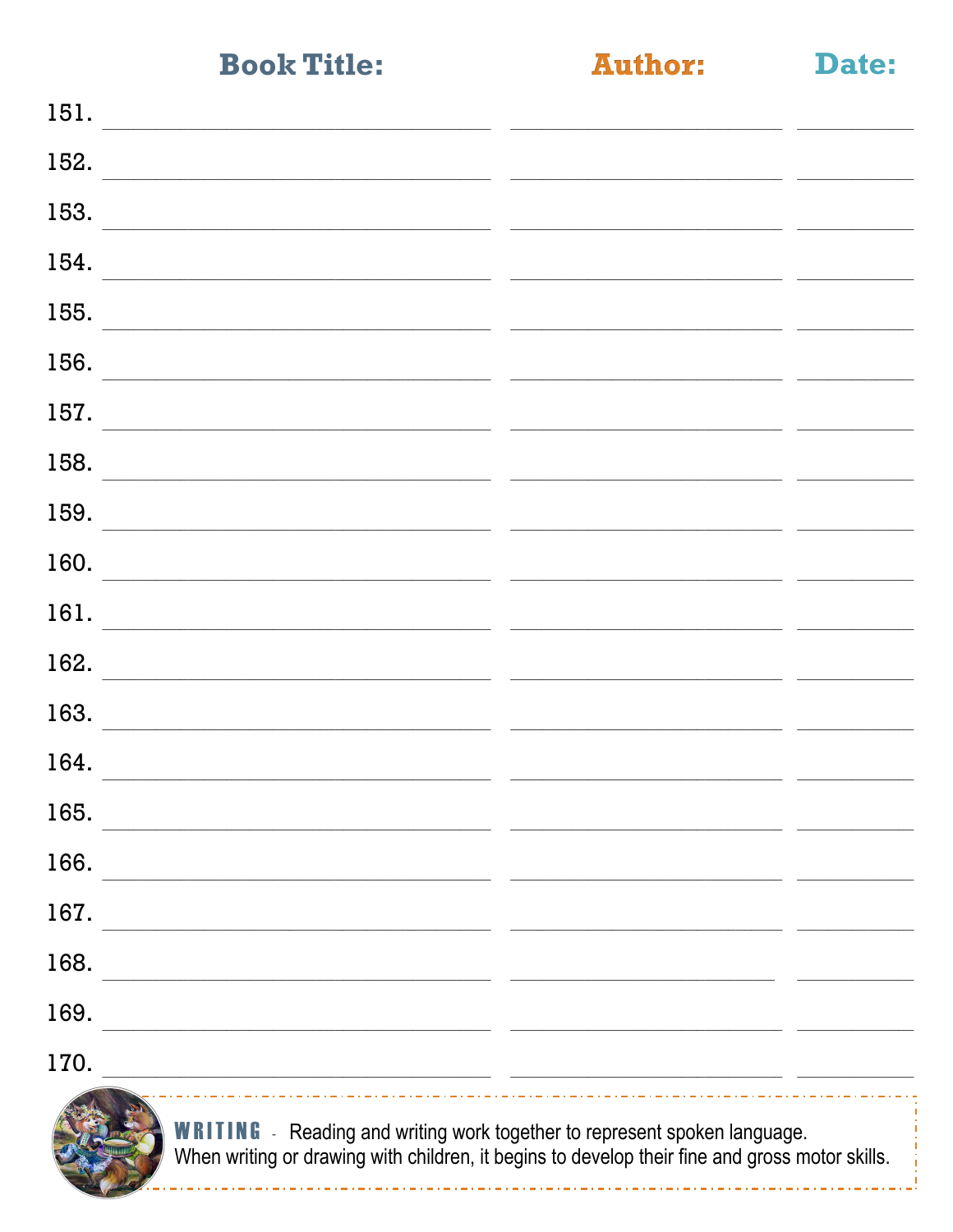**Author:** 

Date:

| 171.                                                                                                                                                                 |  |
|----------------------------------------------------------------------------------------------------------------------------------------------------------------------|--|
| 172.                                                                                                                                                                 |  |
| 173.                                                                                                                                                                 |  |
| 174.                                                                                                                                                                 |  |
| 175.                                                                                                                                                                 |  |
| 176.                                                                                                                                                                 |  |
| 177.                                                                                                                                                                 |  |
| 178.                                                                                                                                                                 |  |
| 179.                                                                                                                                                                 |  |
| 180.                                                                                                                                                                 |  |
| 181.                                                                                                                                                                 |  |
| 182.                                                                                                                                                                 |  |
| 183.                                                                                                                                                                 |  |
| 184.                                                                                                                                                                 |  |
| 185.                                                                                                                                                                 |  |
| 186.                                                                                                                                                                 |  |
| 187.<br><u> 1989 - Johann Barbara, martxa alemaniar a</u>                                                                                                            |  |
| 188.                                                                                                                                                                 |  |
| 189.                                                                                                                                                                 |  |
| 190.<br><u> 2000 - Jan Samuel Barbara, martin da shekarar 1980 - Andrew Samuel Barbara, mashrida a shekarar 1980 - Andrew</u>                                        |  |
| PLAYING - Symbolic play (using one object to represent another), dramatic play (acting<br>out and retelling stories) and roleplaying help children develop language. |  |